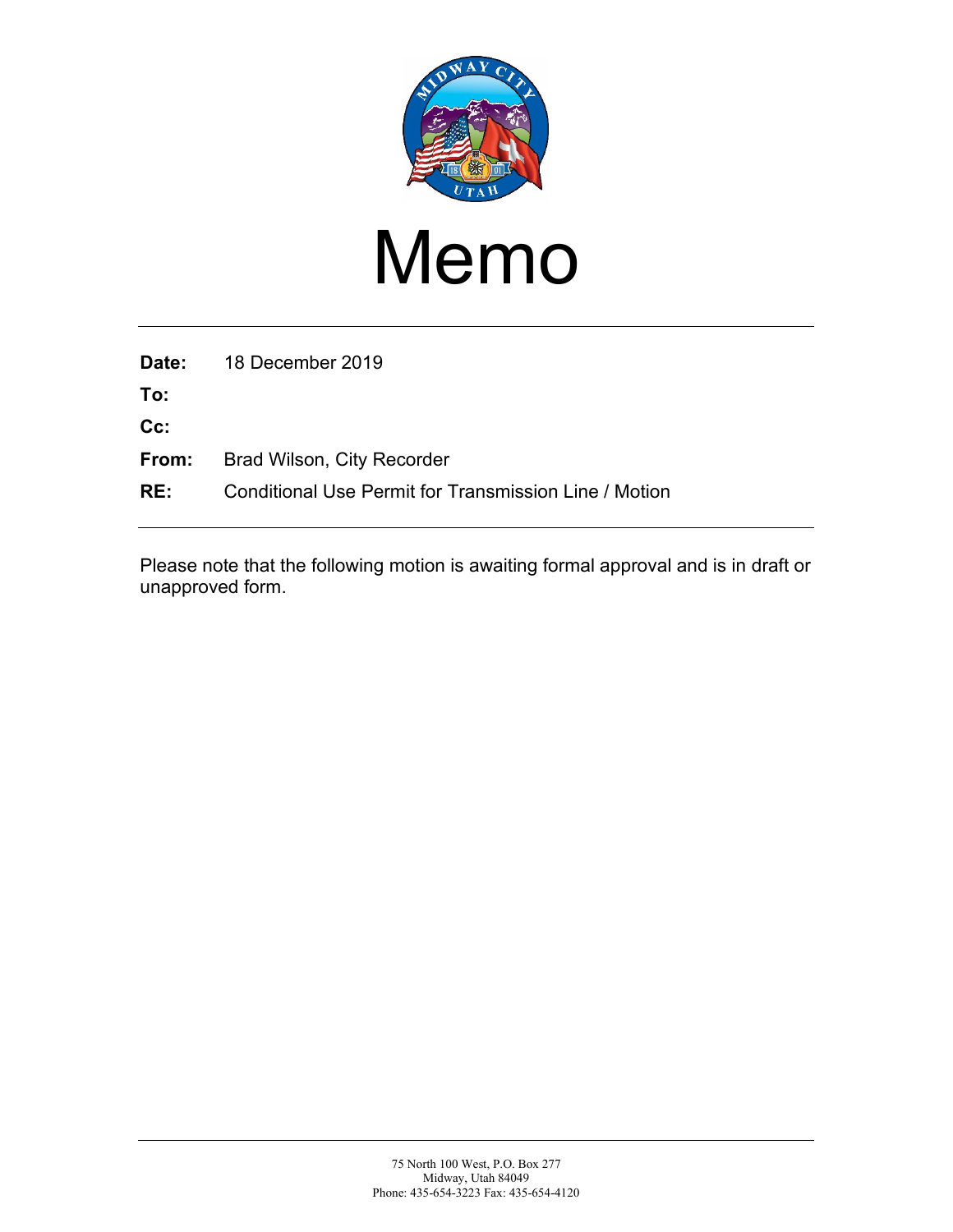**Motion:** Council Member Simonsen moved that Midway City hereby approves, with the following conditions, the CUP for proposed construction of new transmission lines to carry power coming through Midway from roughly the direction of Heber City and ending at the substation near the Cemetery off 500 S. Furthermore,

We accept the staff report.

We accept the following findings:

- The proposal is an administrative review.
- The proposed use is a conditional use, and the city may impose reasonable conditions to mitigate identified negative impacts.
- The proposal will create a second point of power access that will benefit residents of the entire valley.
- The proposal will allow more power to enter the valley that will benefit the entire valley and meet present and future community needs.
- The proposal benefits neighboring areas and the entire power grid by providing more connectivity and redundancy to support better function of the system as a whole.
- It is known that strong EMF signals (electromagnetic fields) are emitted by all energized conductors, including underground and overhead power lines. These fields can induce a current in other disconnected nearby conductors and therefore can have negative effects on some electronic devices. Of particular concern to the city are devices that are used for personal health purposes, such as cochlear implants. Whereas the city is aware of residents within the service area that rely on such devices it is of concern to the city to mitigate any potential negative impacts related to these devices. It has come to the attention of the city that there is a technology (GIL) that could help mitigate this impact, and the city desires this to be considered as well as any other applicable technologies of which we may be unaware.
- The Midway City General Plan contains many statements that establish objectives related to the preservation of open space, our rural atmosphere, and the beauty of our entry corridors. Our general plan also encourages our local economy to embrace and support our assets as a "resort" city. By definition and extension, careful management of these assets is a key factor in securing our city's financial future and our sales tax base. We find that overhead power lines raise concerns related to these items that require us to carefully consider how to mitigate visual impacts related to this proposal.

Whereas the city has conducted an independent randomized poll that has found approximately 70% of respondents are in favor of burying these power lines within the city limits, the preferred method of construction is underground. Midway City intends that the lines will be buried with the following conditions:

• *Recognizing that the city is required by law to pay the difference between the cost of overhead lines and the cost of underground lines (in State Code referred to as "excess costs"), and also recognizing that the City Council has a fiduciary duty to manage financial interests of the citizens appropriately, and with reference to Utah State Code 54-14-203, we do not accept the estimated costs provided by the applicant as sufficient information upon which to base funding decisions. Furthermore, we require the applicant to provide 3 actual competitive construction bids, prepared by qualified, bonded, and insured 3rd party entities, in accordance with standard city policy, to establish the actual cost of this construction. These bids must be submitted to Midway City no later than Feb 15, 2020. Failure to deliver these bids on time will cause the city*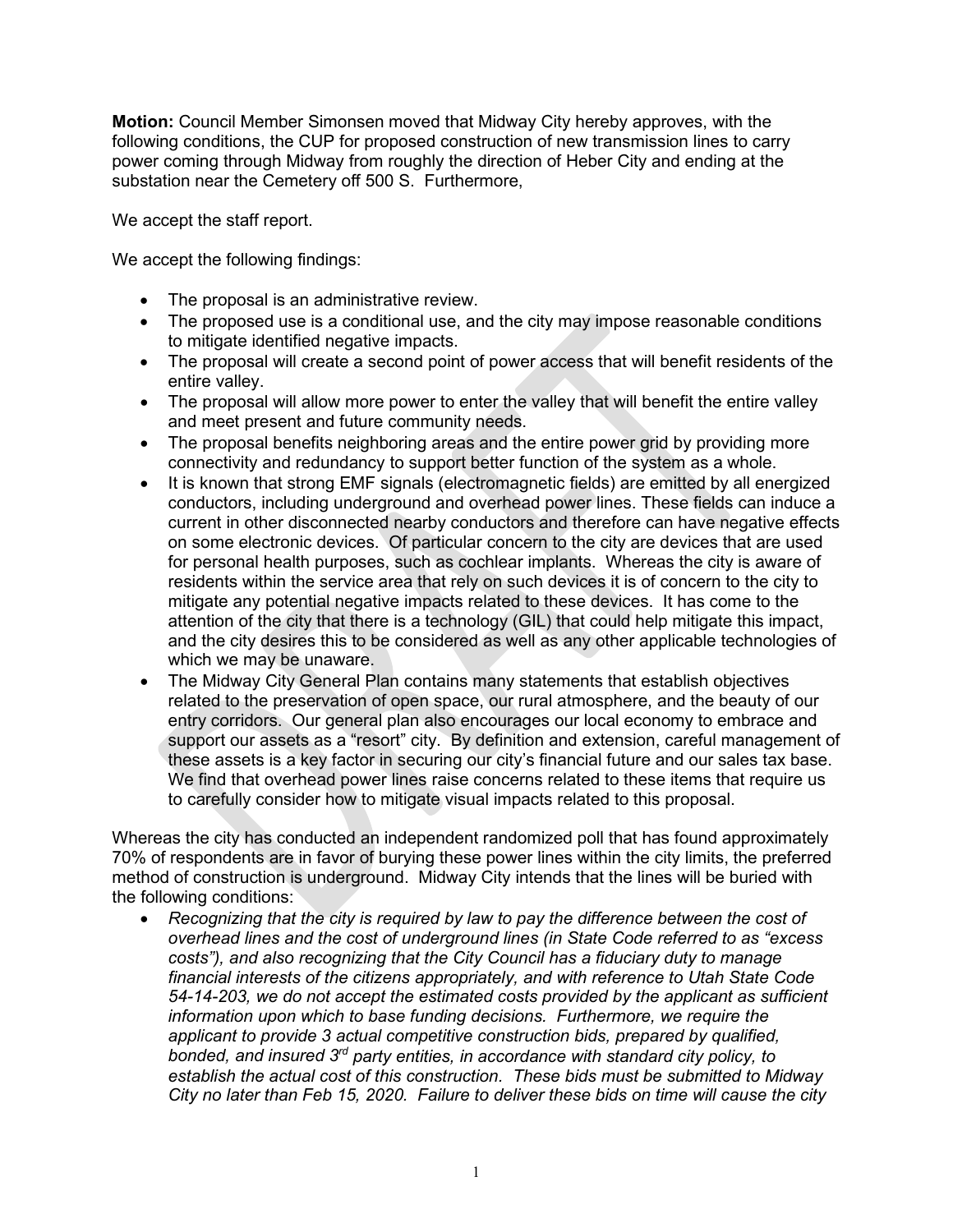*to be unable to fulfill its fiduciary duty to the citizens of Midway by no fault of its own. To be clear: If these bids are not submitted by the applicant, it does not cause the construction to revert to overhead. It is the obligation of the applicant to provide this information in a timely manner and therefore the reasonable remedy for lateness of this information is to adjust any other deadlines by an amount equal to the lateness of this information.*

- *The bids provided by the applicant will include the base cost of burying the line from Center Street to the end of Wards lane, using current standard materials and practices. The costs of the dip poles at each end must be itemized. In addition, the bids must include the following itemized additional options:*
	- *Continuing underground from Wards Lane to the substation (Additional end of line cost) and*
		- upgrading components (IE "rack", etc) inside the substation to accommodate *raising the underground line (Substation Option 1)*
		- *placing dip poles immediately outside the substation to raise the line outside the substation (Substation Option 2)*
	- *Going underground immediately west of the Fish Hatchery, at least 350' or greater from Center Street/ HWY 113 (Additional Entry Cost)*
	- *An itemized option to use GIL (Gas Insulated Lines) as the transmission line conductor that will be buried. (Alternative Conductor Option)*

*Using the cost information the bids will provide, Midway City will then choose the options that meet our needs in terms of cost and function.*

- *Whereas private citizens (represented by the organization known as VOLT) have recognized an underground transmission line project that must be paid by citizens presents a significant financial burden on the citizens of Midway, and have stated they want to help mitigate this burden, and whereas the City Council is significantly concerned about the citizen impact of the full cost of underground construction, the city hereby requires that in order to proceed with underground construction a minimum of 1.5 Million US dollars in "donation" funds must be presented to the city in the form of contractual authorization to use these funds for the purpose of the burial of transmission lines, from an escrow bank account serviced by a qualified escrow service. If VOLT is able to raise more than \$1.5M and the underground project costs exceed \$1.5M, the City is delighted to accept more help from VOLT. If the final cost of the construction is less than \$1.5M, any excess donations will be retained by the donating entity (IE "VOLT"). It is up to VOLT to return the amount to the rightful owners. We officially express our deep gratitude to the VOLT organization for their hard work and dedication in the service of our town in potentially making actual private funds available.*
- *Midway City must secure sufficient funds to cover the cost of construction. If financing is needed then the board of HLP must approve the issuance of bonds sufficient to cover the remaining final cost of construction, as determined by the bids, and after adjusting for the "base" cost of overhead and any other adjustments. Midway City will also work with the HLP board to determine the best mechanism for the bonds to be repaid (IE permeter charge, per Kwh charge, etc), considering also that the bond issuer may have requirements. Furthermore Midway City Council may, at its discretion, enter into a contract with HL&P that establishes that these funds are to be used by the City to pay for the underground construction costs related to the new construction in Midway, including costs related to any small portions that extend slightly but contiguously out of city limits as part of completing this project.*
- *The appropriate Wasatch County Land Use Authority must approve a change in the plan for construction of the portion of the line that is within County jurisdiction and under the*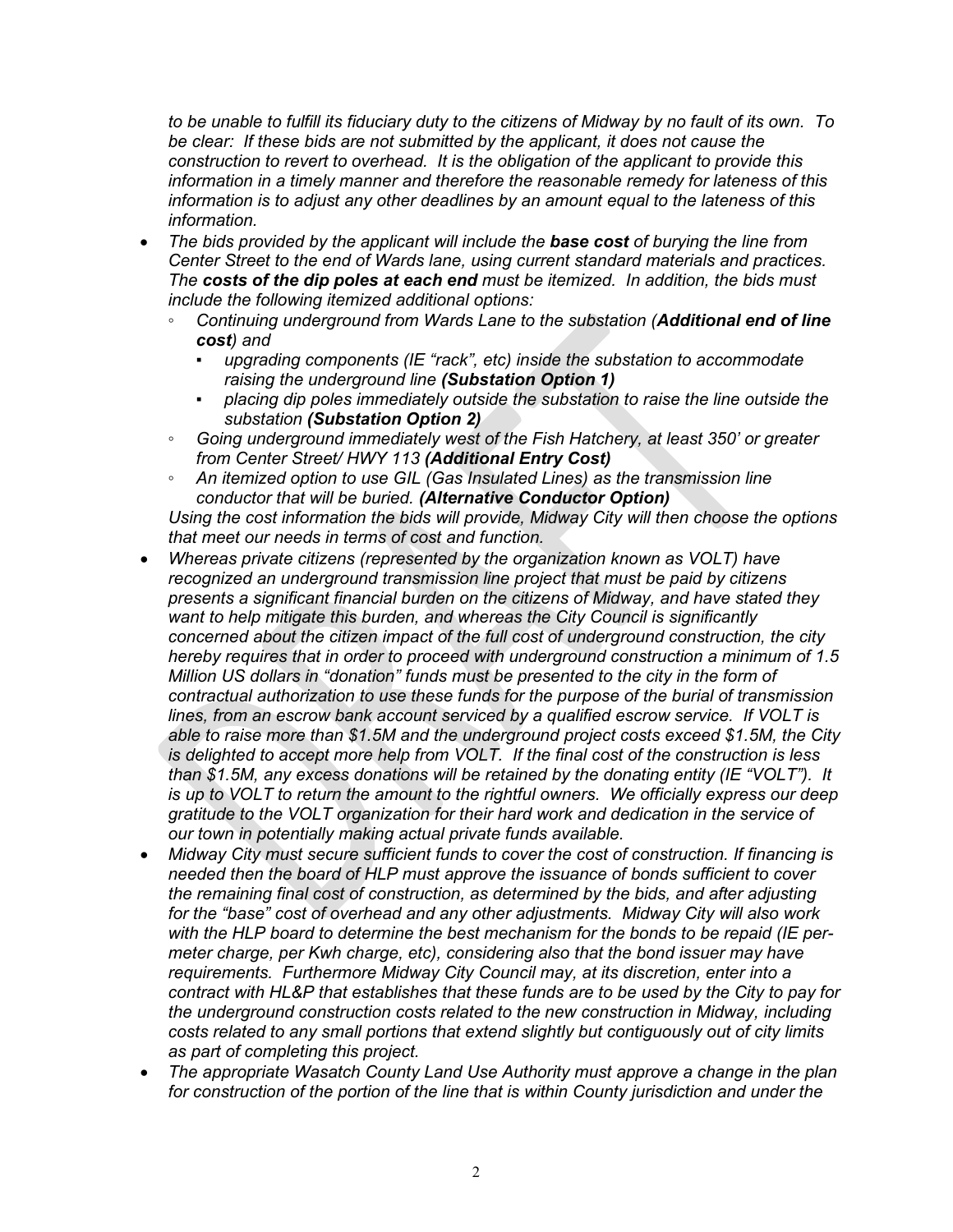*existing county CUP that will allow the dip poles (as needed for transition from overhead to underground) near HWY 113 to be moved to a location that is acceptable to the City Council. As guidance for this process, at this time the Council envisions a location near the Fish Hatchery, but we are open to discussion of the best alternatives that will achieve our goals of mitigating visual impacts near to our entry corridor.*

- *Prior to construction, the applicant will submit "visual mitigation" landscaping plans and simulations, that show a reasonable use of vegetation following national standards to mitigate the visual impact of any large diameter (> 24" at ground level) dip poles that are used. The intent is to obscure the base of the poles as much as possible with vegetation, while following accepted industry overhead line construction standards and accommodating safety and access requirements.*
- *The Midway City attorney will conduct a thorough review of this motion and the related requirements, with the intent of ensuring the city is acting in good faith and following all applicable laws regarding use of City funds and the issuance of a CUP.*
- *As applicable to underground construction, the route followed will be the Alternate Route "B", allowing for possible future full width construction of 970 S should that ever come to pass.*
- *Whereas many private citizens have expressed in written form submitted by VOLT that they would donate the value of their easements to reduce the cost burden borne by the City, these amounts will be subtracted from the underground cost the City will pay.*
- *All distribution lines along the route shall also be buried at the cost of HL&P.*
- *HL&P shall install at its own cost conduit sufficient to allow communication lines to also be placed underground.*
- *The applicant will obtain all necessary property rights and easements prior to the commencement of construction.*
- *The applicant shall contact all property owners whose properties are directly affected by changes to the line(s) prior to beginning construction.*
- *In the event a final determination is made by a court with jurisdiction that any existing property rights are not sufficient for the project, the applicant will acquire legally sufficient property rights for the project, which may include negotiated agreements with the property owners or the use of eminent domain. As a part of this process and in accordance with Utah law, the applicant will pay compensation for the properties either as negotiated with the property owner or determined by the court.*
- *Once construction is finished on the underground line, the actual costs will be trued-up and either the applicant shall refund the over-payment to the City, or the City shall pay the difference to the applicant.*
- *The City will pay the difference between the standard cost (which includes engineering cost, the cost to install the line, all easement costs, all severance damages that RMP would have been required to pay had the line gone above ground) and the actual cost of the buried line.*

With regard to an underground project, we add the following additional findings:

- Midway City conducted an independent randomized poll and it was reported that 70.1% of respondents expressed willingness to bear the cost burden of burying the line.
- The City is relying on representations made by property owners along the line route that they will donate the amounts paid for easements and severance damages to the City in order to reduce the cost of burying the lines.
- The City is relying on representations made by the "VOLT" group that they can raise a substantial amount of money to help pay for an underground project.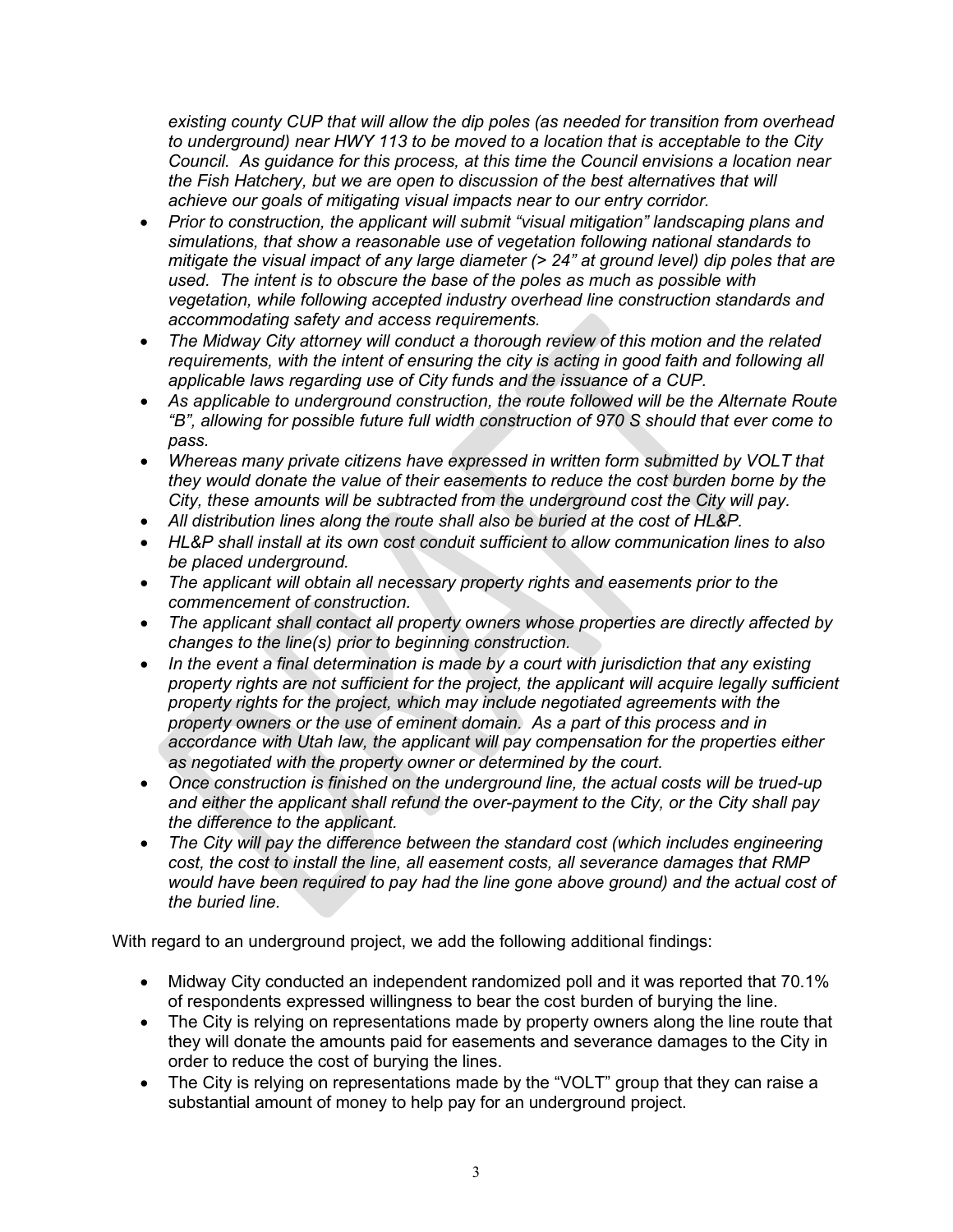If the **applicant has met all of the city's request's** given in this motion in a timely manner, but the city has not been able to secure ALL of the following 3 items:

*a) sufficient funding to pay for the project either through private donations or a vote by the HLP board to approve a sufficient issuance of bonds to make up the difference, and reasonable assurance that related bond funds will be obtainable and usable by the City for this purpose*

 *AND*

*b) the required minimum in "donation" fund dollars*

 *AND*

*c) a vote by the Wasatch County Council to approve a location for the dip poles that would otherwise be alongside HWY 113 that is acceptable to the Midway City Council*

… by March 1, 2020, then the applicant may proceed with overhead construction with the following conditions:

- The route followed will be the "Alternate Route B", allowing for possible future full width construction of 970 S should that ever come to pass.
- *All distribution lines along the route shall also be buried at the cost of HL&P.*
- *HL&P shall install at its own cost conduit sufficient to allow communication lines to also be placed underground.*
- The applicant will obtain all necessary property rights and easements prior to the commencement of construction.
- The applicant shall contact all property owners whose properties are directly affected by changes to the line(s) prior to beginning construction.
- In the event a final determination is made by a court with jurisdiction that any existing property rights are not sufficient for the project, the applicant will acquire legally sufficient property rights for the project, which may include negotiated agreements with the property owners or the use of eminent domain. As a part of this process and in accordance with Utah law, the applicant will pay compensation for the properties either as negotiated with the property owner or determined by the court.
- The applicant will use the taller poles, with fewer poles and longer spans.
- The applicant will use the minimum possible diameter of poles in all locations. The applicant will use wood tangent poles wherever possible, and the applicant will work with property owners and the city in considering guyed structures versus large diameter structures as a possible construction method at "corners". The Midway City Council will ultimately decide which option is best, while complying with all applicable laws and construction standards.
- Where metal poles are used, the applicant will use the self weathering rust colored steel poles.
- Prior to construction, the applicant will submit "visual mitigation" simulations, that show a reasonable use of vegetation following national standards to mitigate the visual impact of any large diameter  $(> 24$ " at ground level) poles that are used. The intent is to obscure the base of the poles as much as possible with vegetation, while following accepted